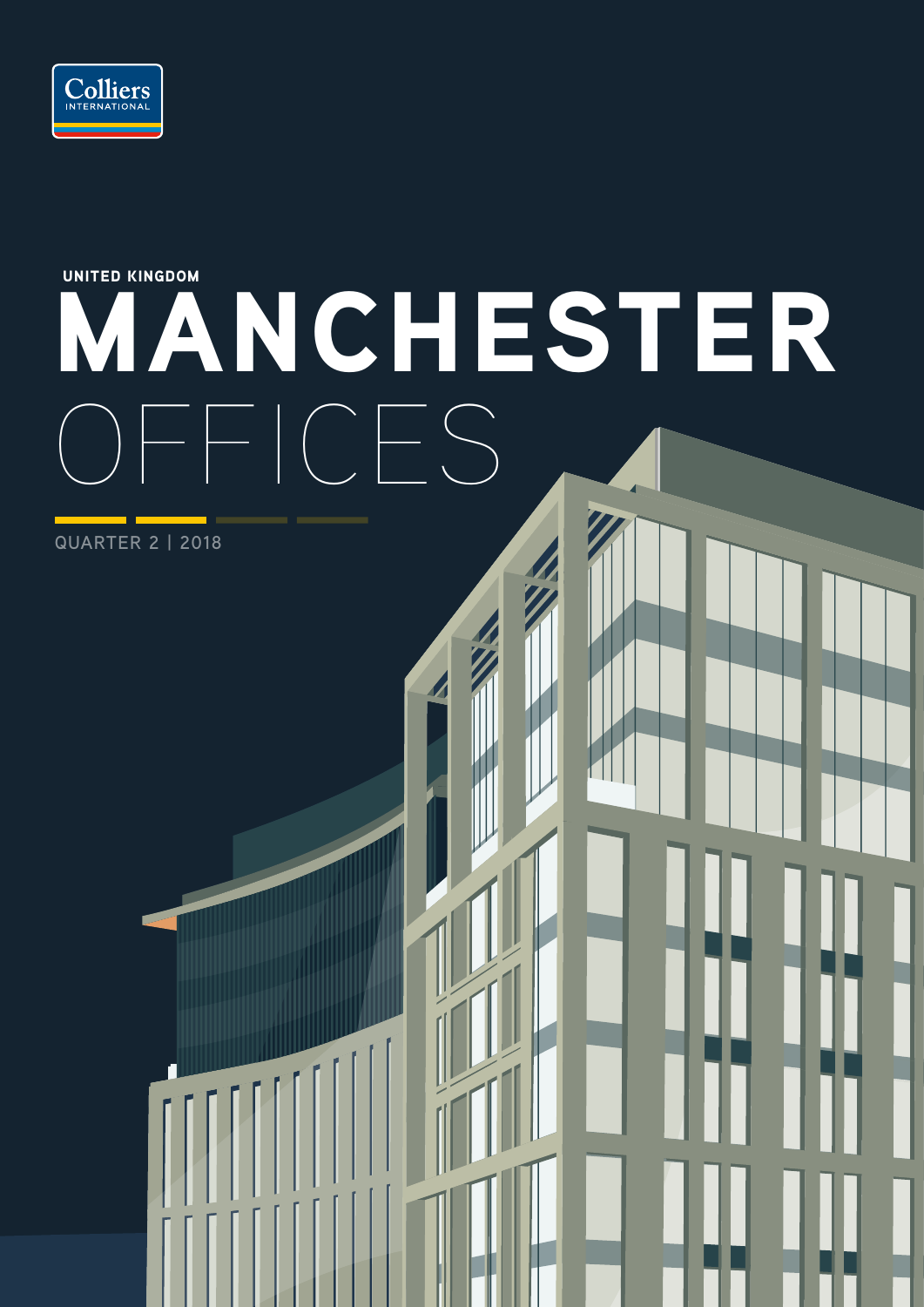

#### TAKE-UP

Following a record first quarter takeup, the Manchester office market saw 327,035 sq ft in 76 deals transacted in Q2 2018, taking the total for the year's first half to 769,118 sq ft. This is significantly higher than the same period in 2017, when Q2 take-up totalled 283,000 sq ft and 487,000 sq ft in H1 2017 (see Figure 1).

The largest transaction so far this year has been WSP confirming 54,000 sq ft at Ask's No8 First Street. Other standout deals include a 39,934 sq ft letting to Handelsbanken at AEW's 101 Barbirolli Square and 34,507 sq ft at Epsilon Real Estate Partners' Aeroworks, taken by travel company On The Beach.

There are a number of impending larger requirements, suggesting 2018 will be another strong year for take-up in the Manchester office market.

It has been reported that a local call centre is to pre-let circa 200,000 sq ft at St Johns Camp, while Hermes Investment Management is expected to announce a number of lettings of refurbished buildings in and around Sadlers Yard at its NOMA scheme.

Co-working, one of the fastest growing parts of the Manchester office market, and accounting for up to 500,000 sq ft in the city centre, is set to grow further. Schroder Real Estate Investment Management has submitted plans to create a bespoke co-working space at the City Tower, overlooking Piccadilly Gardens. The move comes as WeWork considers a third Manchester outlet in addition to its new co-working centres at Spinningfields and St Peter's Square.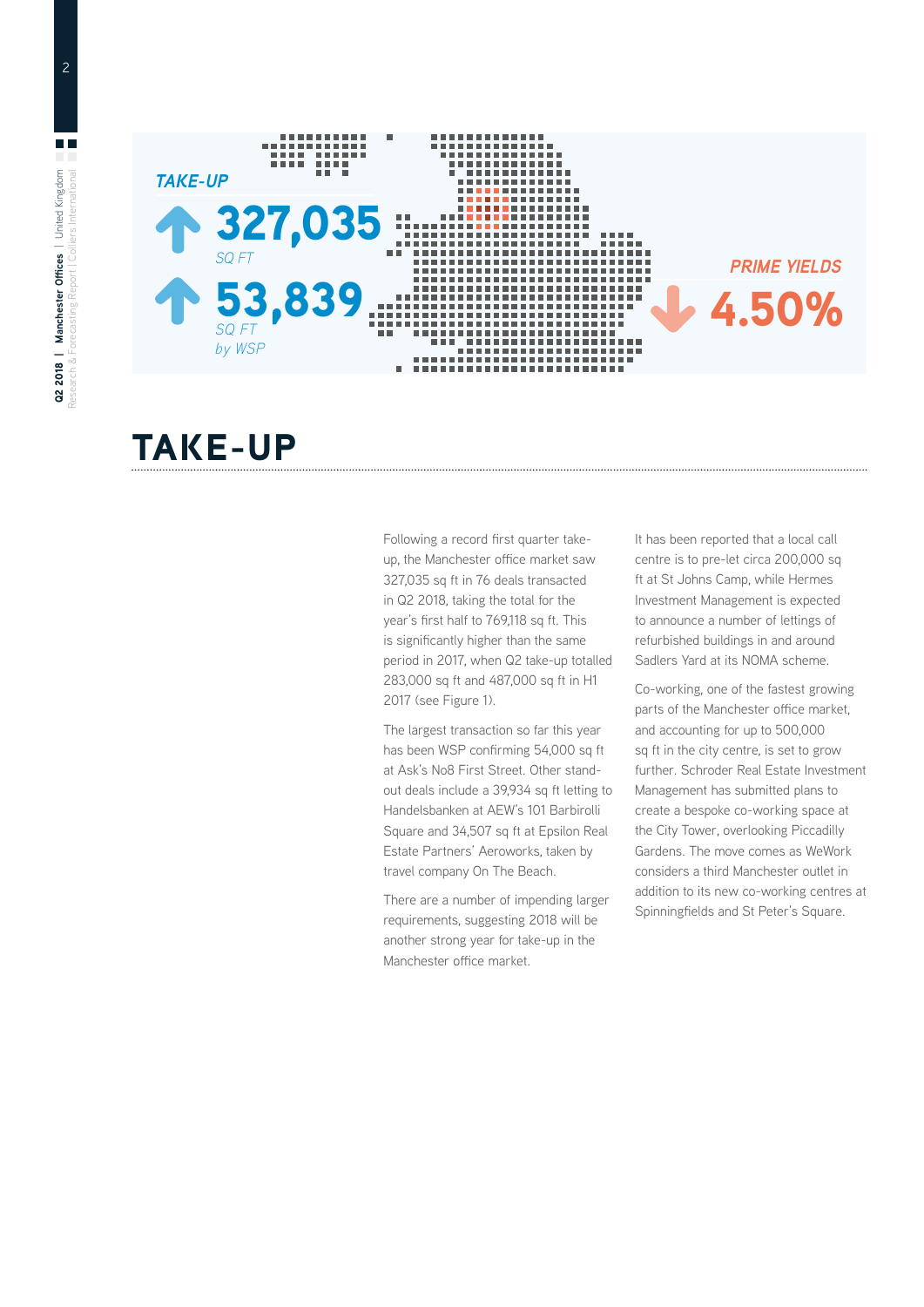





 $\blacksquare$ **Q2 2018 | Manchester Offices |** United Kingdom<br>Research & Forecasting Report | Colliers Internationa Research & Forecasting Report | Colliers International Q2 2018 **| Manchester Offices** | United Kingdom

Source: Colliers International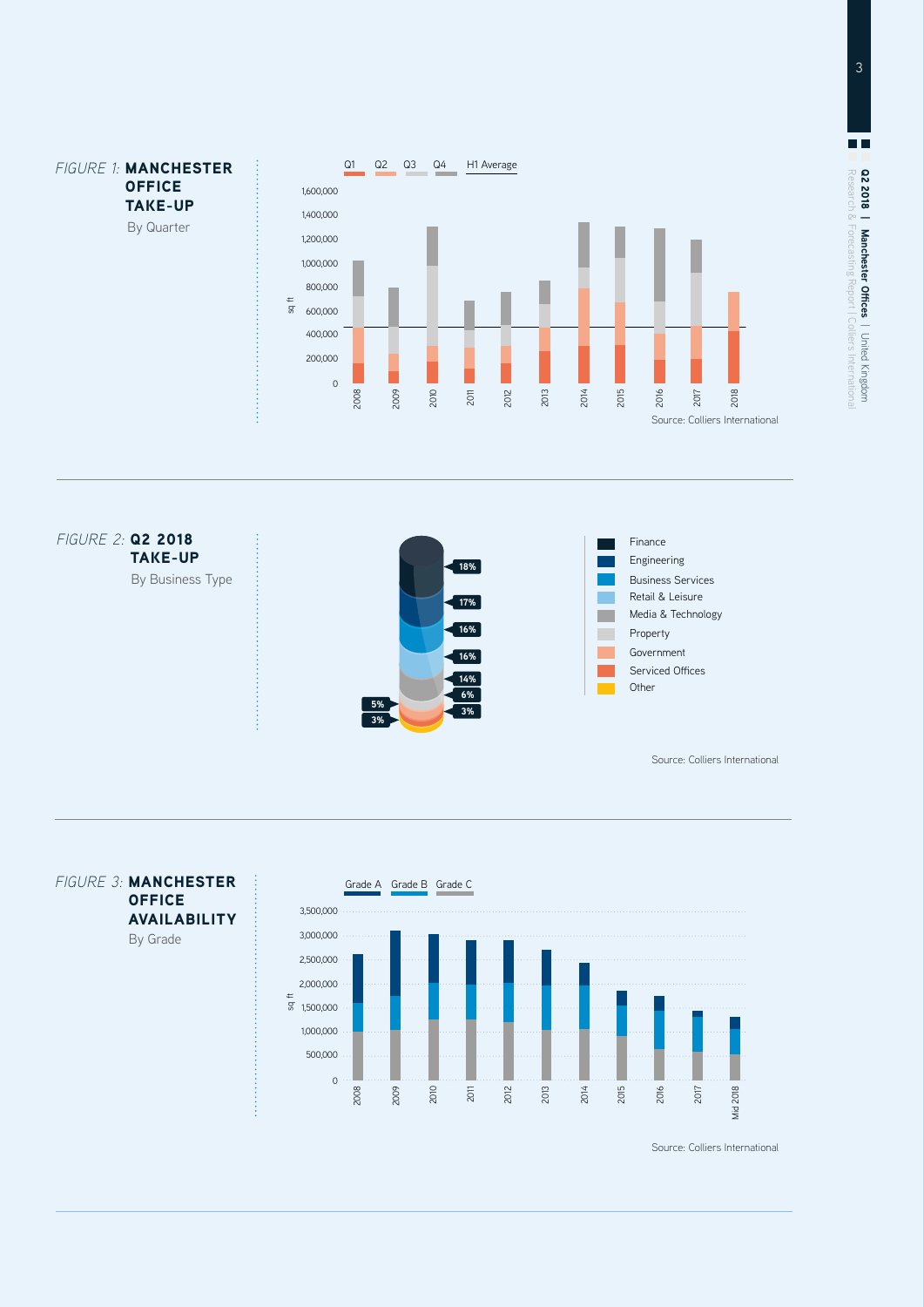## **SUPPLY**

Strong leasing activity in the last few years continues to deplete Grade A office availability in Manchester, leaving many occupiers with no choice other than to seek pre-lets. Across the whole city centre there is currently a total of 210,000 sq ft of 'ready to occupy' modern Grade A office space, available in just seven buildings (see Figure 3). The largest available space is 70,542 sq ft at 101 Embankment, 39,728 sq ft at 3 Hardman Square and 28,729 sq ft at 1 Spinningfields.

In terms of development pipeline, there is currently less than 400,000 sq ft of new Grade A office space under construction across the city core, which includes 123 Deansgate, Landmark and 11 York Street, and, with further office development at the 'edge of city' Two New Bailey Square. The majority of these schemes will be delivered in late 2019, providing for a pre-let market, once the existing supply is absorbed. In the absence of available Grade A stock, occupiers will need to consider refurbished space and office accommodation in areas previously seen as fringe, such as Oxford Road, Irwell Corridor and the Ancoats area.

Longer term, 1.2 million sq ft of new Grade A offices, in six buildings, has planning consent for demolition and new build, with at least two consented schemes expected to start construction during 2018.

## RENTS

The competitive prime office market has seen headline rents reach £35 psf, while £36 psf is the current asking rent for the remaining space at 1 Spinningfields, looking to set the next benchmark (see Figure 4). With no new build completions due in 2018, prime rents are likely to rise further and we predict Grade A

office rents will reach circa £40 psf by the end of the decade. In the absence of good quality Grade A stock, demand for poorer quality office accommodation also increased, putting upward pressure on secondary rents. Grade B office rents in the city centre rose by 10% year on year, currently achieving £27 psf.

## INVESTMENT

Following a record £453 million transacted in the final quarter of 2017, H1 2018 saw more subdued transactional levels at £115 million (see Figure 5). The largest transaction in the second quarter was the £31.5 million purchase of the Zenith Building by Bet365 at a net initial yield of 5.25%. The other large transaction was a £20.5m sale of Manchester Green to Squarestone Growth.

In the absence of medium to long term secure income, investors have been acquiring buildings with vacancy at almost prime rack rented yields, as evidenced by Royal London's recent acquisition of 3 Hardman Square at a net initial yield of 4.10%, moving to 5% when fully let. Prime yields in Manchester are currently the lowest of the UK regional cities, at 4.50%. As a result of continued occupational and investor demand and sustained rental growth, we believe that those yields can see further downward pressure, while capital values rise further.

 $\Box$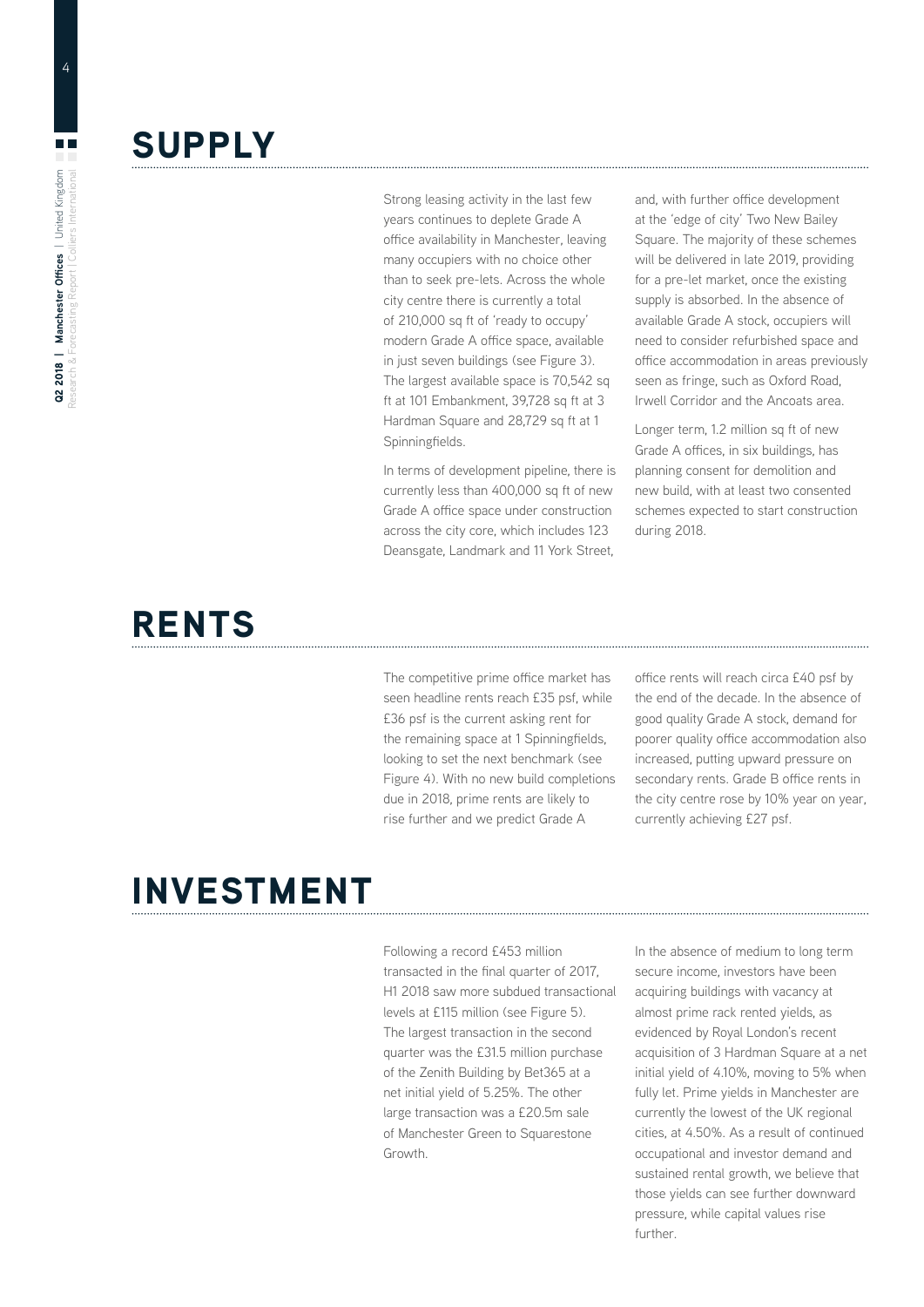

Source: Colliers International



*With H1 2018 Manchester take-up significantly higher than the same period last year, we expect the 2018 total to comfortably exceed the long term average*

 $\epsilon$ 

5

 $\blacksquare$